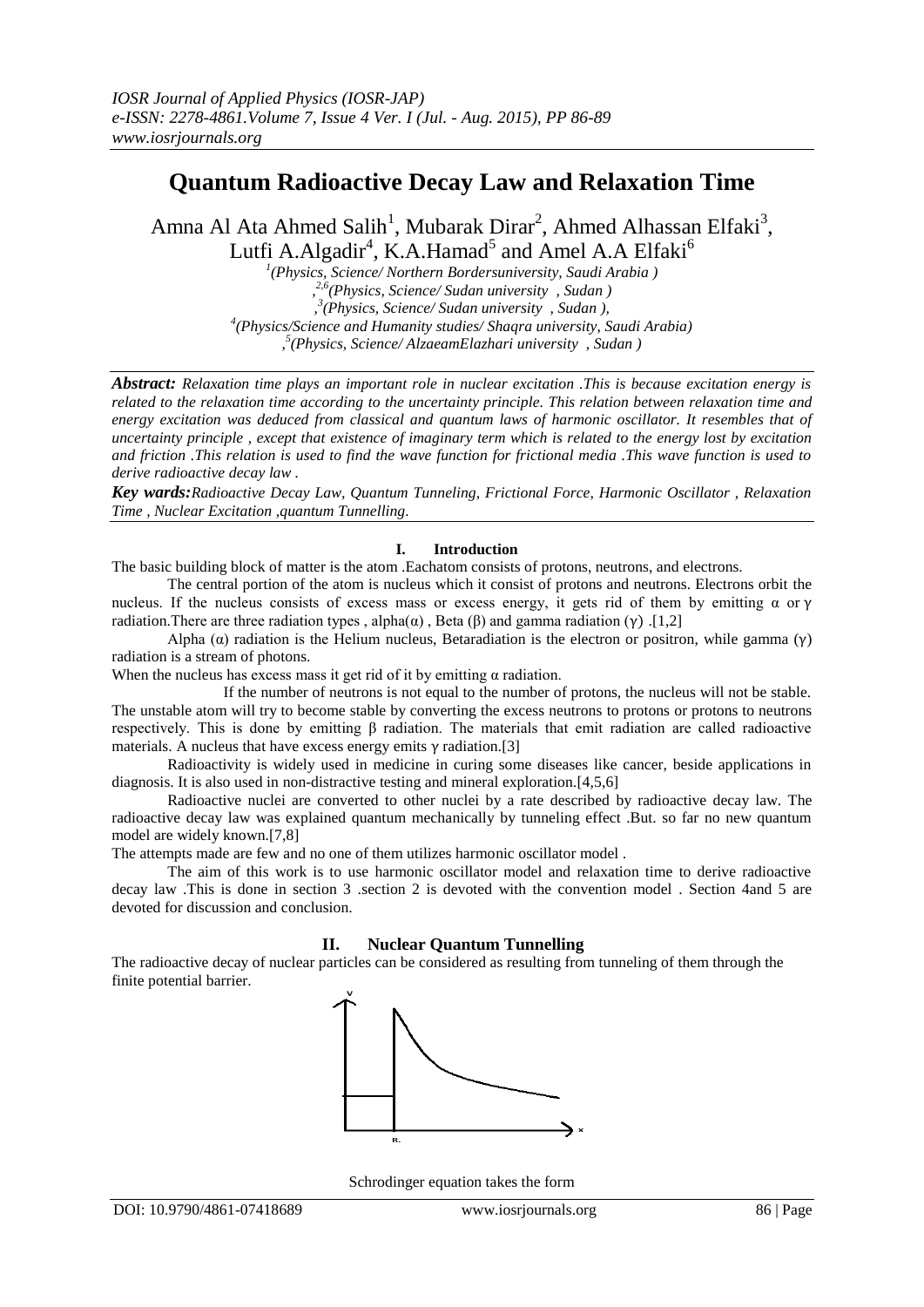$$
\frac{\partial^2 \Psi}{\partial^2 x} + \frac{2m}{\hbar^2} (E - V)\Psi = 0
$$
  

$$
\frac{\partial^2 \Psi}{\partial^2 x} + k^2 \Psi = 0
$$
 (2.1)

Where :

$$
k^2 = \frac{2m}{\hbar^2} (E - V)
$$
 (2.2)

Consider the barrier as shown in fig (2). In the first and third region

 $V = 0$ 



And sch.eqn. becomes

$$
\frac{e^{2\psi_1}}{e^{2\psi_2}} + k_0\Psi_1 = 0 \qquad (2.3)
$$
  
\n $k_0^2 = \frac{2m}{h^2}E_0 \qquad (2.4)$   
\n
$$
\frac{e^{2\psi_2}}{e^{2\psi_2}} + k_0\Psi_3 = 0 \qquad (2.5)
$$
  
\nWhere  $\Psi_1$  represents incident and reflected waves. Hence  
\n $\Psi_1 = Ae^{ik_0x} + Be^{-ik_0x} \qquad (2.7)$   
\nWhile  
\nWhere  $\Psi_3$  represents transmitted wave, thus  
\n $\Psi_3 = Ge^{ik_0x} \qquad (2.8)$   
\nFor particles inside the barrier  
\n $k_2^2 = \frac{2m}{h^2}(T - V)$   
\n $k_b = -ik_2$   
\nThe wave function becomes  
\nThe boundary conditions at  
\n $\Psi_1 = Ce^{-k_bx} + De^{k_bx}(2.9)$   
\nThe boundary conditions at  
\n $x = 0$  and  $x = L$   
\n $x = 0$   
\n $\Psi_1 = \Psi_2$   
\n $\Psi_1' = \Psi_2'$   
\nat  
\n $x = L$   
\n $\Psi_2 = \Psi_3$   
\nWhich finally gives transmission probability P given by  
\n $P = \frac{|E|^2}{|A|^2} = e^{-2k_bL}$   
\nThe decay constant  $\lambda$  is found to be equal

$$
\lambda = fP = \frac{v}{2R}P
$$
  

$$
\ln \lambda = \ln \left(\frac{v}{2R_0}\right) + 2.97Z^{1/2}R_0^{1/2} - 3.95T^{-1/2}
$$
 (2.10)

Where

 $R_0$ , Z and T are the nuclear radius, atomic number and kinetic energy of alpha particle respectively.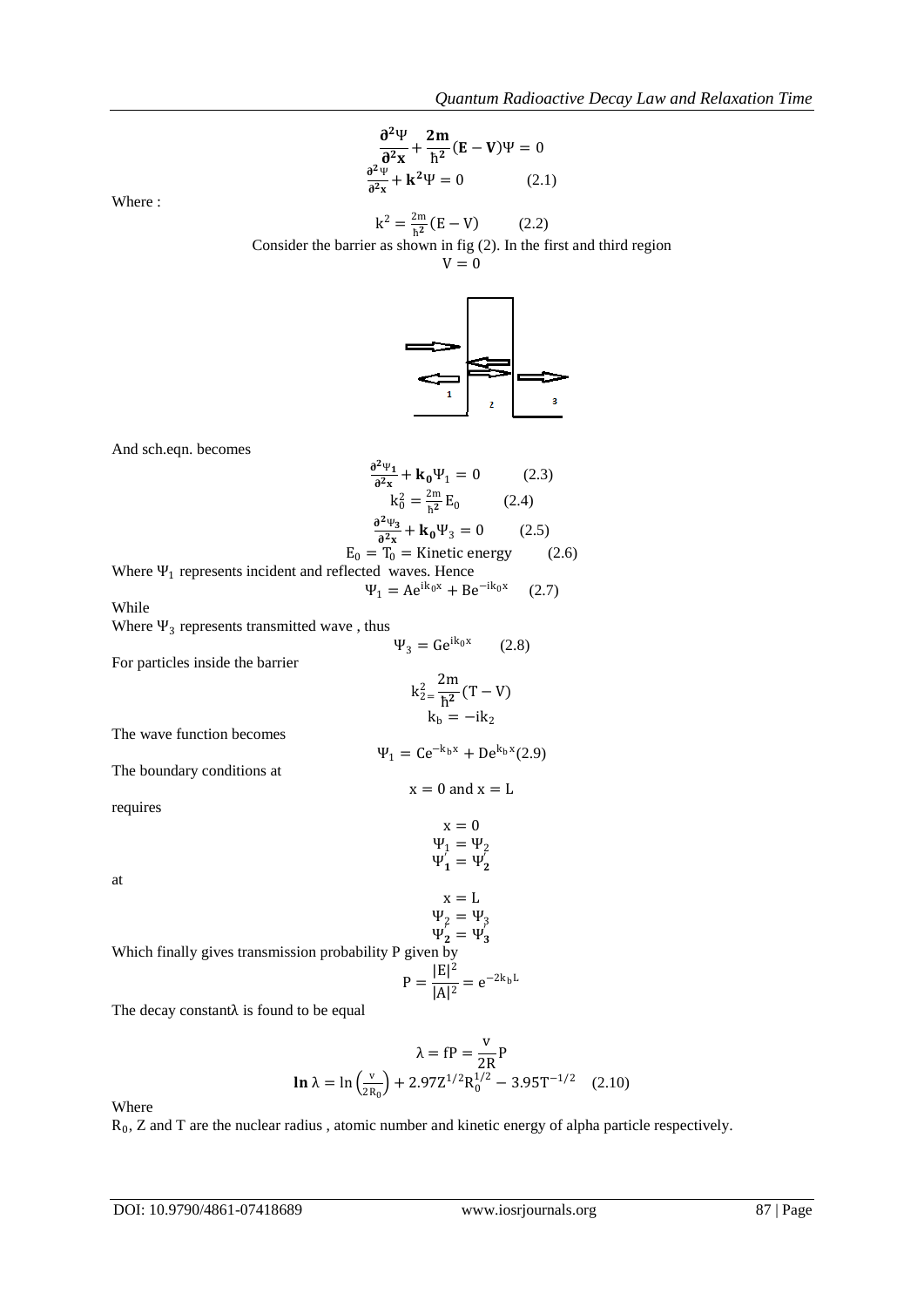**III. Relaxation time and friction** For any particle having mass m and velocity v the force Fexerted on it can be describe by the equation :  $m \frac{dv}{dt}$ dt  $(3.1)$ considering the particle as harmonic oscillator the velocity v is given by  $v = v_0 e^{iw_0 t}$  (3.2) **Where**  $w_0$  is the angular frequency  $v_0$  is the maximum velocity Sub equation(3.2) in  $(3.1)$  yields  $iw_0v_0 = F$  (3.3) If the particle moves in a resistive medium of coefficient γ the equation of motion becomes  $m \frac{dv}{dt}$  $\frac{dv}{dt} = F - \gamma mv(3.4)$ Assuming that the frictional force affect the frequency only ,one can assume  $v = v_0 e^{iwt}$  (3.5) This is obvious if we treat the particle as a harmonic oscillator , where :  $E_0 = \hbar w_0, E = \hbar w$  (3.6) Sub equation(2-1-3) in equation(2-1-4 )yields :  $\text{im}w_{0} = \text{im}w_{0}v_{0} - \gamma \text{m}v_{0}$ Cancelling similar terms and multiplying both sides by i yields  $w - w_0 = iγ = \frac{i}{i}$  $\frac{1}{\tau}(3.7)$ Thus the energy loss is given by  $\Delta E = \hbar w_0 - \hbar w = -i\gamma \hbar = \frac{-i\hbar}{\tau}$ τ (3.8) Thus the energy of the system is :  $E = E_0 + \Delta E = E_0 - i\gamma$  (3.9) Thus the wave equation can be written  $\Psi = Ae^{\frac{i}{\hbar}[Px - (E_0 - i\hbar\gamma)t]}$  $= A e^{\frac{i}{h}(Px - E_0 t)} e^{\frac{\gamma ht}{h}}$  (3.10)  $\Psi = Ae^{-\gamma t}e^{\frac{i}{\hbar}(Px-E_0t)}$  (3.11) It is very striking to observe that the imaginary friction term in equations (3.7) and (3.8) appears in equation  $(3.11)$  to make the amplitude of  $\Psi$  decay with time. Therefore the average energy  $\overline{E}$  which is equal total classical value, i.e.  $\overline{\mathrm{E}} = \int \overline{\Psi} \mathrm{E} \Psi \mathrm{d} \mathrm{t} = \mathrm{E} \mathrm{e}^{-2\gamma \mathrm{t}}$ (3.12)

Indicates that the energy decays with time .This agrees with the fact that friction causes particle energy to decrease

The relation time from uncertainty principle is given by

$$
\Delta E \Delta t = \hbar (3.13)
$$

With

$$
\Delta E = \frac{\hbar}{\Delta t} = \frac{\hbar}{\tau} (3.14)
$$

Where

It's very interesting to note that equations (3.8) and (3.14) give the same numerical values. But the expression (3.8) is more convenient, as far as it is insertion in the wave function predicts time decaying energy .This means that treating particles as harmonic oscillators gives quantum results similar to the classical one.

 $Δt = τ$ 

 A simple expression for radioactive decay law can be obtained by using equation (3.11) . The number of particles is given by

 $N = \Psi \overline{\Psi} = Ae^{-2\gamma t}$ 

 $N = N_0 e^{-2\gamma t}$ 

Since at

 (3.15)  $t = 0$ ,  $N = N_0$ 

Thus equation (3.15) gives

Therefore equation (3.15) becomes

By setting

$$
2\gamma = \lambda
$$
  
N = N<sub>0</sub>e<sup>- $\lambda$ t</sup> (3.17)

 $N_0 = A$ 

(3.16)